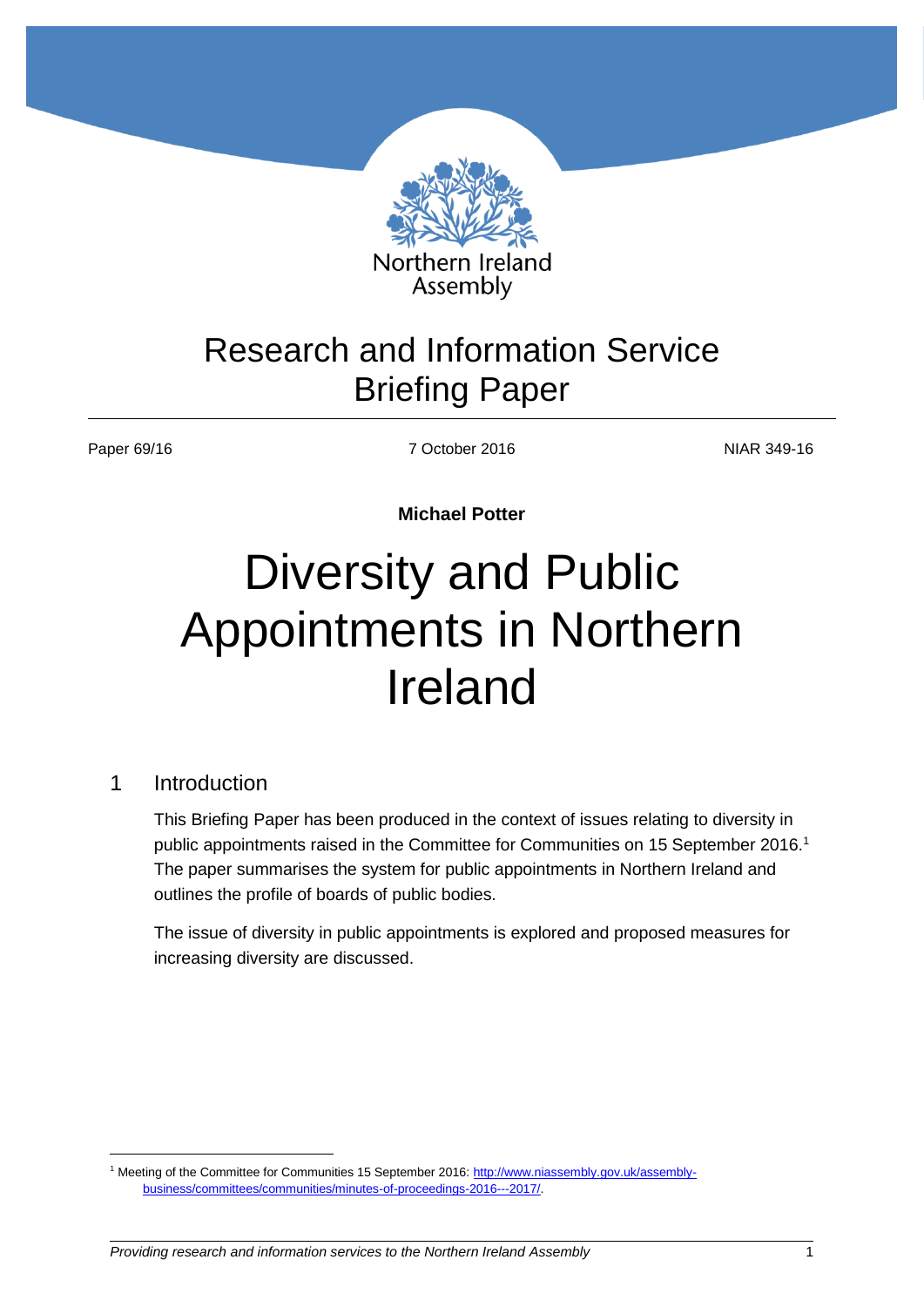### 2 Executive Summary

As at March 2015, 38% of all public appointments were women, although 22% of chairs were female.

Of appointments made in 2014/15:

- 44% were female
- 44% were Protestant, 38% Catholic, 18% other or not known
- 1% had a declared disability
- Less than 2% were from a minority ethnic community
- 3% were under 30, 24% over 60

Details of socio-economic group are not available.

There is no bar to the number of posts an individual can hold, but appointments are limited to two terms for the same post.

As at 31 March 2015, 29% of individuals held two or more posts simultaneously. A survey of 50 individuals holding public appointments in the years ending 2010 to 2014 found that 76% of the sample held one post only and did not move on to another post during the period of the survey.

Obstacles to participation for members of under-represented groups can be on three levels: the personal level, interpersonal level and the appointment process. Strategies to address under-representation need to engage on all three levels and a mixture of methods will be required in any one context.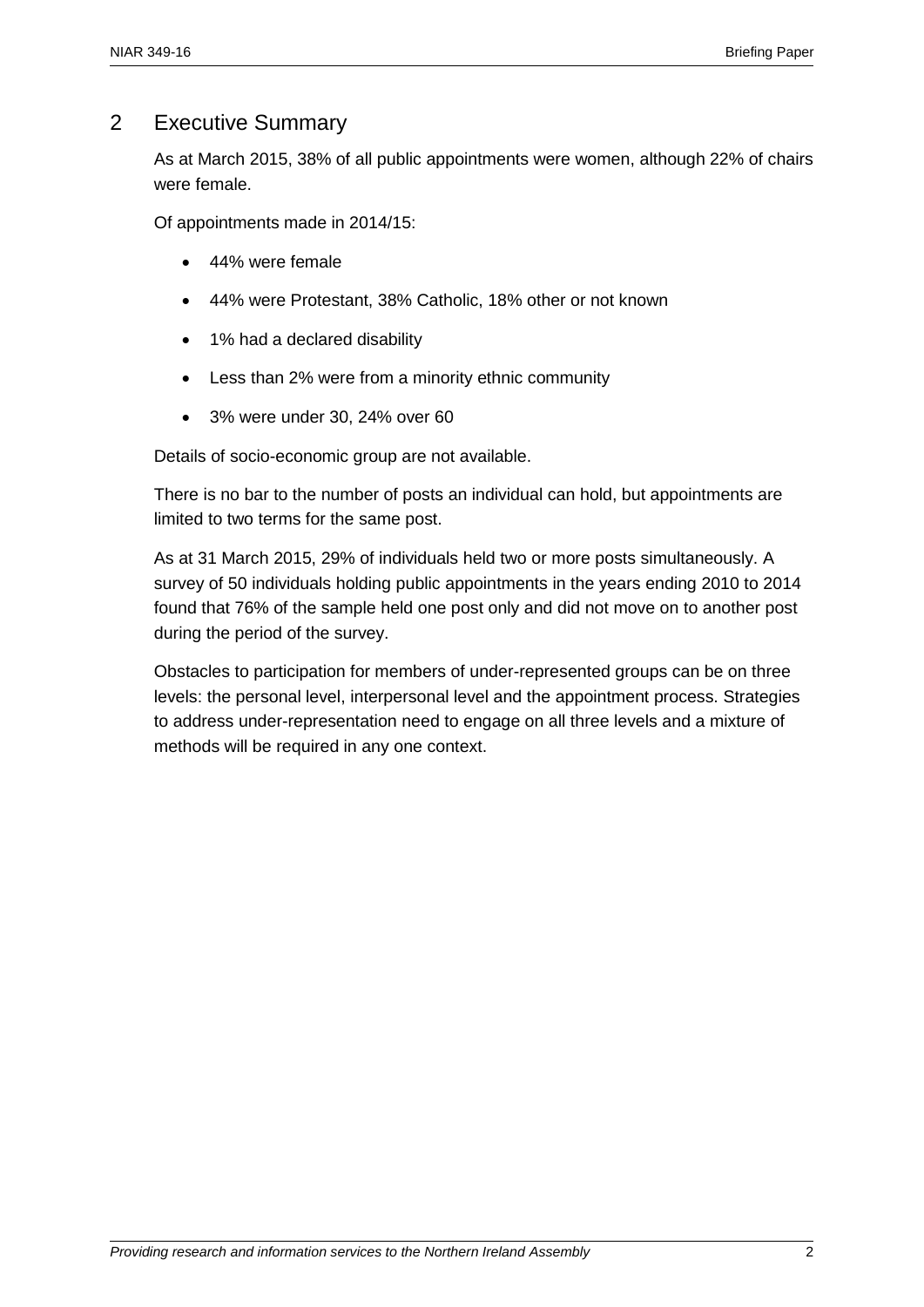$\overline{a}$ 

# 3 Public Appointments in Northern Ireland

Public appointments are made by a government Minister to the board of a public body. Appointment are made on merit, based on an individual's talent and skills, following a recruitment exercise, which usually involves a public advertisement<sup>2</sup>.

Overall responsibility for public appointments rests with the Executive Office, which publishes annual reports on appointments for public bodies under the responsibility of every government department<sup>3</sup>. The Commissioner for Public Appointments for Northern Ireland has a role of providing guidance for departments to make public appointments, audit and report on appointments processes and investigate complaints<sup>4</sup>.

Merit All public appointments must be made on the basis of merit. Only those individuals judged to best meet the requirements of the post will be recommended to Ministers for appointment to public bodies. Diversity The make-up of the Boards of Northern Ireland public bodies does not adequately reflect the make-up of the population. The opportunity to appoint the best people is greatly increased when every potential applicant is attracted and encouraged to apply and when individual attributes and differences are valued. Departments should ensure, as far as possible, that Boards are balanced in terms of skills and experience, and that opportunities to apply for positions on Boards are open to the communities they serve. Equality Departments must ensure equality of opportunity and equal treatment of all applicants at every stage of the appointment process. The 'Important Notice' at the start of this document highlights the importance of adherence to anti-discrimination law. It is for Ministers and their Departments to ensure that they are fully versed in these matters.

The seven key principles of public appointments are as follows<sup>5</sup>:

<sup>&</sup>lt;sup>2</sup> 'Public appointments explained', NI Direct website, accessed 28 September 2016: [https://www.nidirect.gov.uk/articles/public](https://www.nidirect.gov.uk/articles/public-appointments-explained)[appointments-explained.](https://www.nidirect.gov.uk/articles/public-appointments-explained)

<sup>&</sup>lt;sup>3</sup> 'Public Appointments', Executive Office website, accessed 28 September 2016: [https://www.executiveoffice](https://www.executiveoffice-ni.gov.uk/articles/public-appointments)[ni.gov.uk/articles/public-appointments.](https://www.executiveoffice-ni.gov.uk/articles/public-appointments) 

<sup>4</sup> 'Our role', Commissioner for Public Appointments for Northern Ireland website, accessed 28 September 2016: [https://www.publicappointmentsni.org/our-role.](https://www.publicappointmentsni.org/our-role) 

<sup>5</sup> Commissioner for Public Appointments (2016), *Code of Practice for Ministerial Public Appointments in Northern Ireland*, Belfast: CPANI, pp.7-9.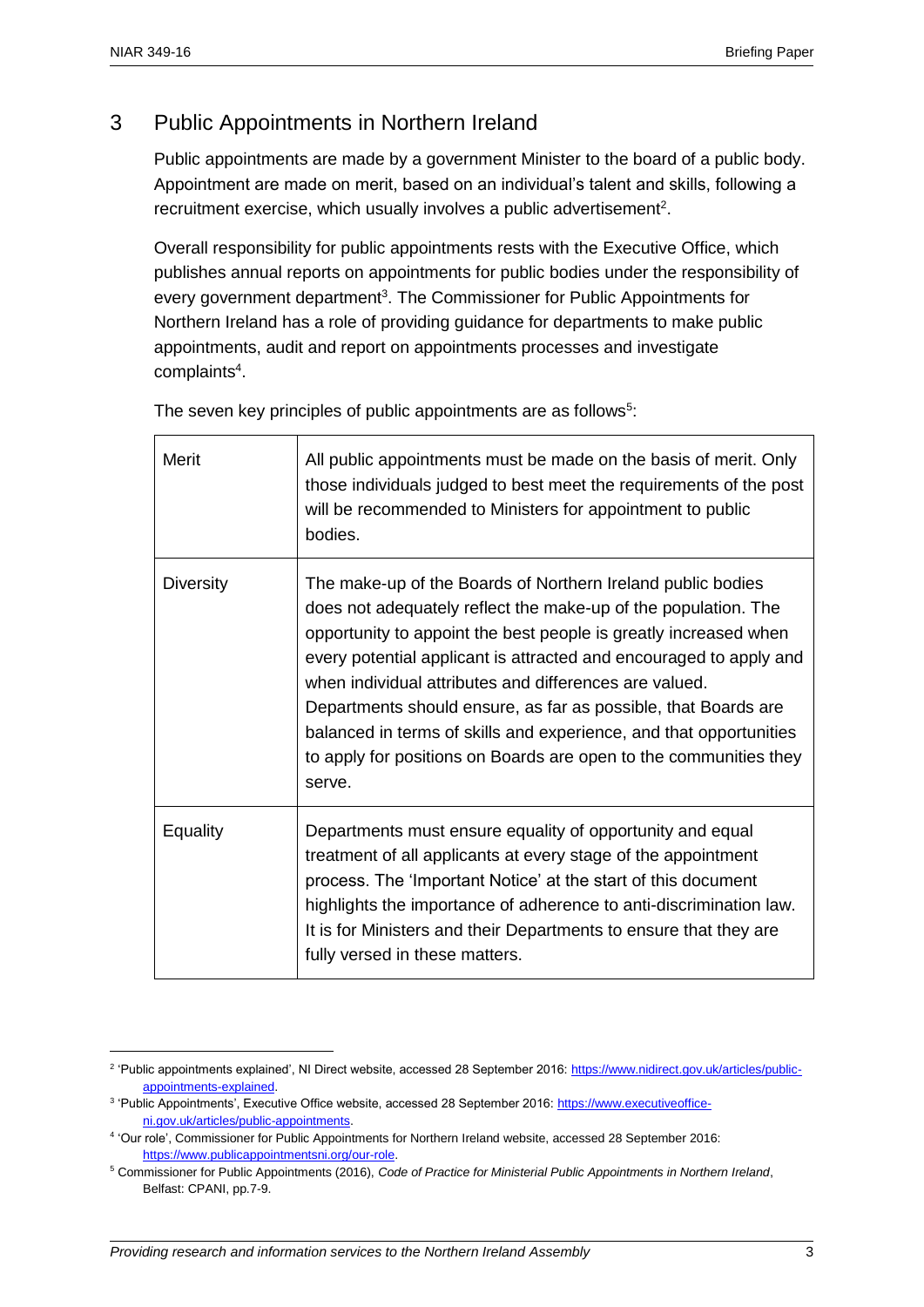| Openness,<br>Transparency<br>and<br>Independence | The practices employed by Departments at every stage in the<br>appointment process must be transparent and consistent with the<br>recognised principles of open government.<br>All public appointment competitions must include a demonstrable<br>element of independent participation in the assessment of<br>applicants.                            |
|--------------------------------------------------|-------------------------------------------------------------------------------------------------------------------------------------------------------------------------------------------------------------------------------------------------------------------------------------------------------------------------------------------------------|
| Integrity                                        | Public appointees must be people who understand, apply and are<br>committed to the principle of integrity, and who will perform their<br>duties with moral rigor and honesty without personal or corporate<br>gain.                                                                                                                                   |
| Proportionality                                  | Whilst the Commissioner's Code must be followed for every<br>appointment, the procedures applied at each stage of an<br>appointment should be proportionate to the size and purpose of<br>the public body and to the posts to be filled. The proportionality<br>principle must not be used to circumvent proper procedures or<br>avoid good practice. |
| Respect                                          | Throughout the public appointment process, candidates should be<br>treated with respect; this applies from the first contact with the<br>Department through to completion of the appointment process.                                                                                                                                                 |

The Code of Practice states that an appointee may be considered for a second term of appointment, but appointments to the same post are restricted to two terms<sup>6</sup>. There is no upper limit to the number of appointments an individual may hold, but a judgement is expected to be made by the appointing department regarding a candidate's availability. As at 31 March 2015, the maximum of posts any individual held was four (by three board members), as the following table shows<sup>7</sup>:

| Number of<br><b>Appointments Held</b> | <b>Number of People</b> | Number of<br><b>Appointments</b> | % Appointments this<br>year | % Appointments last<br>year |
|---------------------------------------|-------------------------|----------------------------------|-----------------------------|-----------------------------|
|                                       | 981                     | 981                              | 71%                         | (71%)                       |
|                                       | 149                     | 298                              | 22%                         | (23%)                       |
|                                       | 27                      | 81                               | 6%                          | (5%)                        |
|                                       |                         | 12                               | 1%                          | (1%)                        |
| Total                                 | 1160                    | 1372                             |                             |                             |

<sup>6</sup> Ibid., pp.29-30.

<sup>7</sup> OFMdFM (2015), *Public Bodies and Public Appointments: Annual Report 2014/15*, Belfast: OFMdFM, p.22.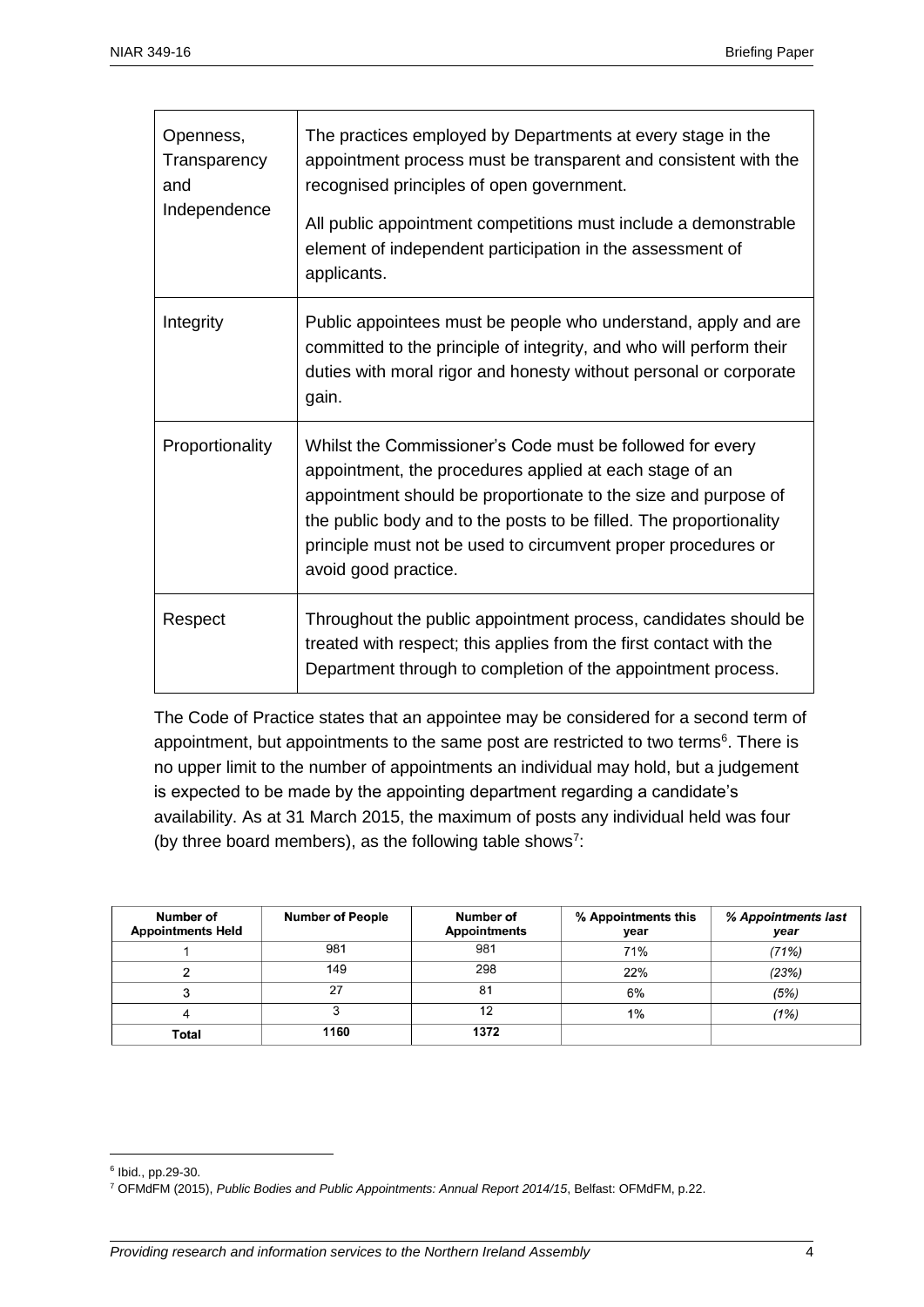## 4 Diversity and Public Appointments

#### **Profile of Public Appointments in Northern Ireland**

At 31 March 2015, 38% of all public appointments in Northern Ireland were held by women. When broken down by chairs and members, 22% of chairs were female and 39% of members were female<sup>8</sup>.

Applications and appointments for 2014/15 according to identity or background are given in the following table<sup>9</sup>.

|                      | <b>Applications 2014/15</b> | <b>Appointments 2014/15</b>  |  |
|----------------------|-----------------------------|------------------------------|--|
| Gender               | 32% female                  | 44% female                   |  |
|                      | 68% male                    | 56% male                     |  |
| Community background | 40% Protestant              | 44% Protestant               |  |
|                      | 40% Catholic                | 38% Catholic                 |  |
|                      | 20% neither or not known    | 18% neither or not known     |  |
| <b>Disability</b>    | 5% declared disability      | 1% declared disability       |  |
| Minority ethnicity   | 2% minority ethnic          | Less than 2% minority ethnic |  |
| Age                  | 2% under 30                 | 3% under 30                  |  |
|                      | 7% 30-39                    | 10% 30-39                    |  |
|                      | 15% 40-49                   | 18% 40-49                    |  |
|                      | 34% 50-59                   | 30% 50-59                    |  |
|                      | 27% 60 or over              | 24% 60 or over               |  |
|                      | 16% not known               | 15% not known                |  |

Information on socio-economic background of applicants is not available.

As mentioned above, 'diversity' is one of the seven principles of public appointments stated in the Code of Practice. In addition<sup>10</sup>:

<sup>8</sup> OFMdFM (2015), *Public Bodies and Public Appointments: Annual Report 2014/15*, Belfast: OFMdFM, p.14.

<sup>9</sup> Derived from ibid., pp.20-30.

<sup>10</sup> Commissioner for Public Appointments (2016), *Code of Practice for Ministerial Public Appointments in Northern Ireland*, Belfast: CPANI, pp.11-12,14, 24, 38.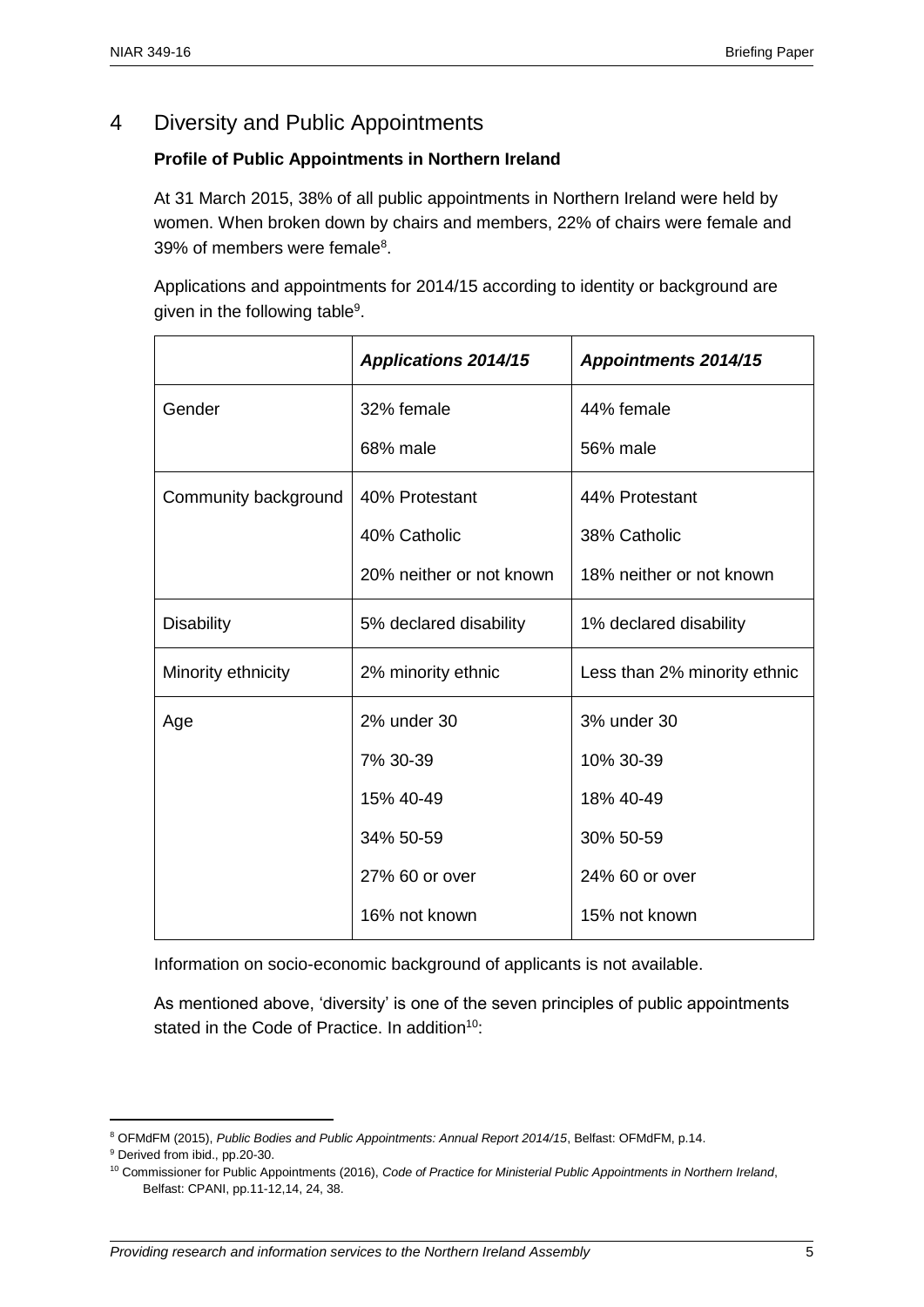- In the Person Specification *When drawing up criteria for a public appointment, those involved must recognise the validity of non-traditional career paths, to encourage applications from as diverse a range as possible*;
- The departmental appointment plan must include *a section on diversity which sets out what steps (in outreach and process) will be taken to achieve the best possible spread of applicants and, ultimately, appointees*;
- Selection panel members should have received training on equality and diversity issues;
- Publicity for the appointment should *ensure that a wide and diverse audience is made aware of the appointment and encouraged to apply*;
- The appointing Minister must be made aware of the agreed Executive targets for diversity in public appointments; and
- Social media should be used to encourage diversity of applications.

The Commissioner for Public Appointments announced in April 2016 that the Executive had committed to $11$ .

- $\triangleright$  Equal numbers of women and men appointed to boards by 2017/18
- $\triangleright$  Equal numbers of women and men as board members and chairs by 2020/21

The following measures were to be introduced to achieve this:

- departmental sponsored bodies will be required to review the culture and practice of their Boards and to ensure that these are conducive to women and other underrepresented groups;

- departments will need to consider, for each of their sponsored bodies, whether the absence, or level of remuneration is a factor in deterring applications to Board positions from women and other under-represented groups;

- departments will have to consider whether there is an ongoing need for statutory nominations to the Boards of their sponsored bodies

The Code of Practice has been amended to the effect that Ministers are to be informed of the existing gender balance on boards when considering appointments.

#### **Diversity and Public Appointments**

 $\overline{a}$ 

Research carried out for the Scottish Government states that evidence shows there are benefits to having more diversity on public and private boards, including the following<sup>12</sup>:

<sup>11</sup> 'Diversity', CPANI website, accessed 28 September 2016: [https://www.publicappointmentsni.org/diversity.](https://www.publicappointmentsni.org/diversity) 

<sup>12</sup> Matthew Dutton and Robert Raeside (2014), *Overcoming Barriers to Equality and Diversity Representation on Public, Private and Third Sector Boards in Scotland*, Edinburgh: Scottish Government, pp.8-14: [http://www.gov.scot/Publications/2014/12/3043.](http://www.gov.scot/Publications/2014/12/3043)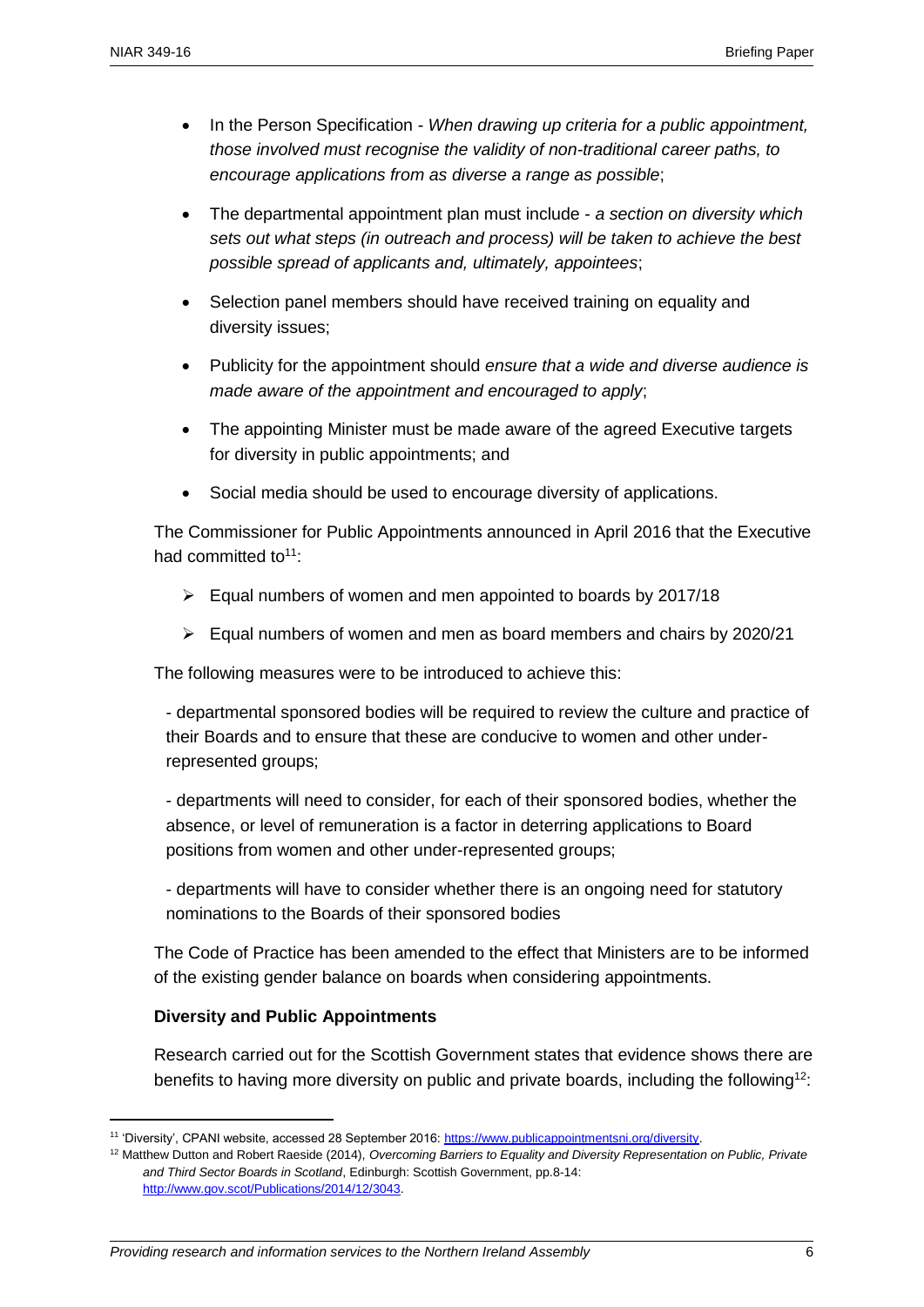$\overline{a}$ 

- The external view of a diverse board is a signal of a better company
- Diverse boards perform better, primarily because board members of the majority identity apply themselves more in the presence of 'other' identities
- Boards can recruit from a wider talent pool, with a greater range of experience and perspective

However, there are barriers to participation for identities with less representation on boards. Evidence gathered by the Welsh Government in 2013 to investigate increasing under-represented groups on boards included the view that boards tend to recruit 'in their own image' and also there was a perception that there was a group of the same people moving from one board to another<sup>13</sup>.

A sample of 50 individuals holding public appointments in Northern Ireland was tracked for the years ending 2010 to 2014<sup>14</sup>. Eight (16%) held two posts simultaneously and three (6%) held three posts. Four individuals (8%) moved from one appointment to another, three of whom held multiple posts simultaneously. While there may be a perception of a small group of people occupying public appointments, 76% of the sample held one post only and did not move on to another post during the reporting years 2010 to 2014.

Research for the UK Government Equalities Office (GEO) identified three levels of barriers to diverse participation on boards<sup>15</sup>:

- 1. *Individual Level –* There was no evidence that people from under-represented groups lacked the necessary skills or qualifications, but perceived lack of opportunities may have lowered career expectations and persistent stereotyping leads to biased perceptions of skills and aspiration
- 2. *Interpersonal Level* Candidates from under-represented groups lack social capital and networking opportunities and boardroom cultures can be inhospitable to diversity
- 3. *Appointment Process*  Evidence from this level is mainly from boards of private companies, but applies to public boards to a certain extent, where there is a perceived lack of transparency, unclear selection criteria and weak links between candidate search and diversity

<sup>13</sup> Welsh Government (2013), *Increasing the Number of Women and Other Under-Represented Groups in Public Appointments – Meeting on Under-Represented Groups in Public Appointments*, Cardiff: Welsh Government:

[http://gov.wales/topics/people-and-communities/equality-diversity/increasing-diversity-public-appointments/?lang=en.](http://gov.wales/topics/people-and-communities/equality-diversity/increasing-diversity-public-appointments/?lang=en)

<sup>&</sup>lt;sup>14</sup> The 50 individuals were selected at random from the 2010 Public Appointments Annual Report and tracked to the 2014 report. Individuals are identified by surname and initial in the reports, so there is a possibility of duplication for some of the multiple posts reported.

<sup>15</sup> Ruth Sealy, Elena Doldor and Susan Vinnicombe (2009), *Increasing Diversity on Public and Private Sector Boards: Part 1 – How Diverse are Boards and Why?* London: Government Equalities Office, pp.18-34.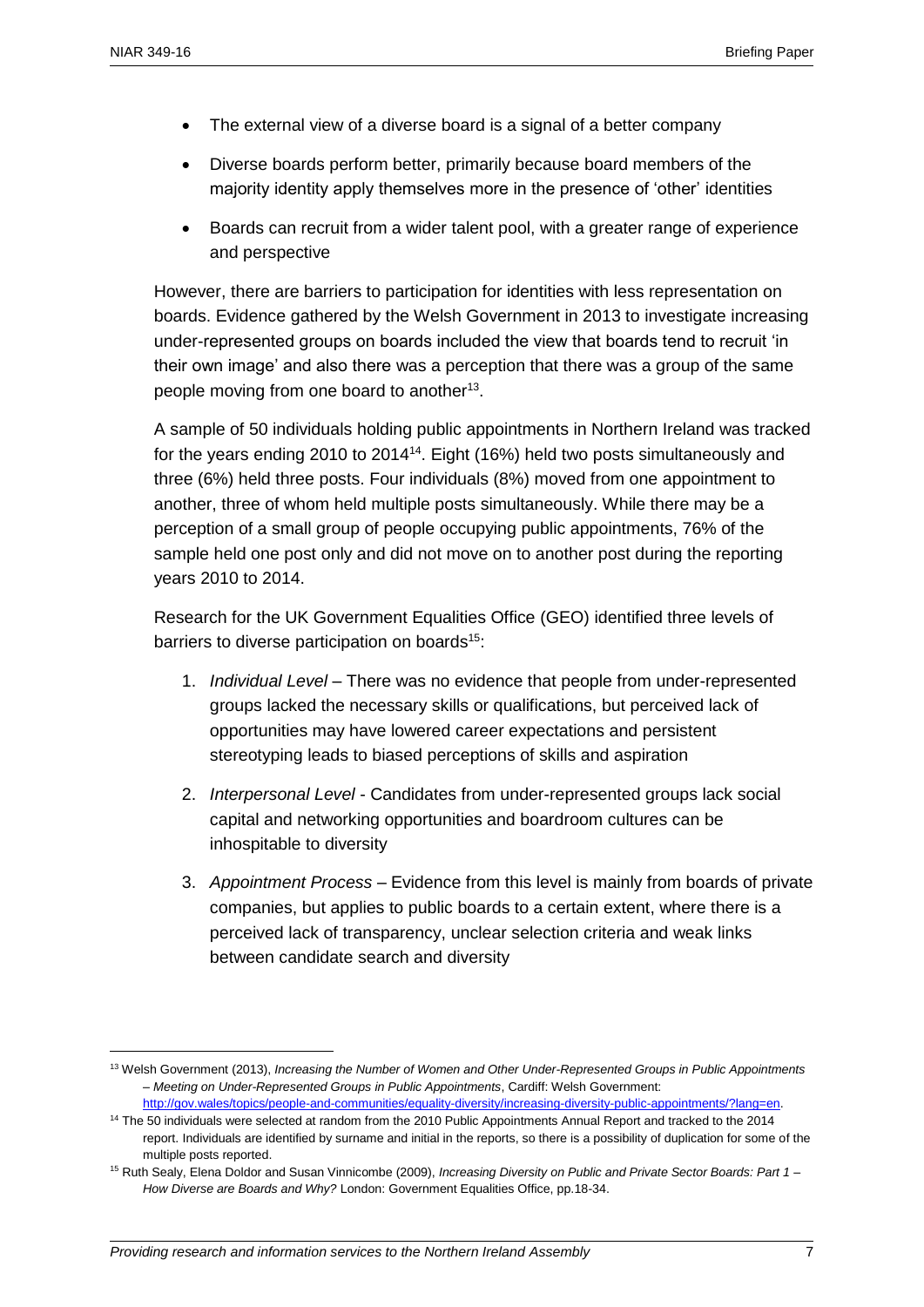#### **Measures to Increase Diversity**

Broadly speaking, there are two main approaches to increasing diversity on the boards of public bodies, as follows:

- Voluntary In 2013, the UK Government expressed an intention that half of all public appointments would be female by 2015. Consequently, an action plan was published to deliver this aspiration<sup>16</sup>. Appointments to year ending 31 March 2015 in the UK were 44% female<sup>17</sup>. The action plan is reproduced at Appendix 1.
- Compulsory In France, gender parity laws have applied quotas to appointments to public bodies. A law of 2012 required at least 40% of either sex to be represented on boards of public bodies, extended in 2014 to quotas for sporting bodies, chambers of commerce and consultative bodies $^{18}$ .

In addition to these broad approaches, there are initiatives which can be undertaken to increase diversity. These include<sup>19</sup>:

- Increasing public awareness of the role of boards
- Wider advertising of vacancies
- Training, mentoring and networking opportunities
- Reporting on equality targets

The evidence suggests that there is no 'one size fits all', and different methods will work to varying degrees to different circumstances. The research carried out for the GEO, referred to above, mapped initiatives to increase diversity to the three levels of obstacles to participation. The initiatives suggested are $20$ :

- Board-ready training for under-represented groups
- Professional networks

- Development programmes
- Databases of potential candidates

<sup>16</sup> Cabinet Office (2013), *Increasing Diversity in Public Appointments*, London: Cabinet Office: [https://www.gov.uk/government/publications/increasing-diversity-in-public-appointments.](https://www.gov.uk/government/publications/increasing-diversity-in-public-appointments)

<sup>&</sup>lt;sup>17</sup> 'Percentage of public appointments made to women: April 2014 to March 2015', Cabinet Office 14 October 2015: [https://www.gov.uk/government/uploads/system/uploads/attachment\\_data/file/467910/20151014\\_Percentage\\_of\\_New\\_Pu](https://www.gov.uk/government/uploads/system/uploads/attachment_data/file/467910/20151014_Percentage_of_New_Public_Appointments_made_to_Women_in_2014_2015.csv/preview) blic Appointments made to Women in 2014 2015.csv/preview.

<sup>18</sup> See Research and Information Service Briefing Paper 86/14 *Act for Real Equality between Women and Men – France*, 22 September 2014, pp.5-6: [http://www.niassembly.gov.uk/assembly-business/research-and-information-service](http://www.niassembly.gov.uk/assembly-business/research-and-information-service-raise/research-publications-2016/research-publications-2014/)[raise/research-publications-2016/research-publications-2014/.](http://www.niassembly.gov.uk/assembly-business/research-and-information-service-raise/research-publications-2016/research-publications-2014/)

<sup>19</sup> Matthew Dutton and Robert Raeside (2014), *Overcoming Barriers to Equality and Diversity Representation on Public, Private and Third Sector Boards in Scotland*, Edinburgh: Scottish Government, pp.16-19.

<sup>20</sup> Ruth Sealy, Elena Doldor and Susan Vinnicombe (2009), *Increasing Diversity on Public and Private Sector Boards: Part 1 – How Diverse are Boards and Why?* London: Government Equalities Office, pp.13-32.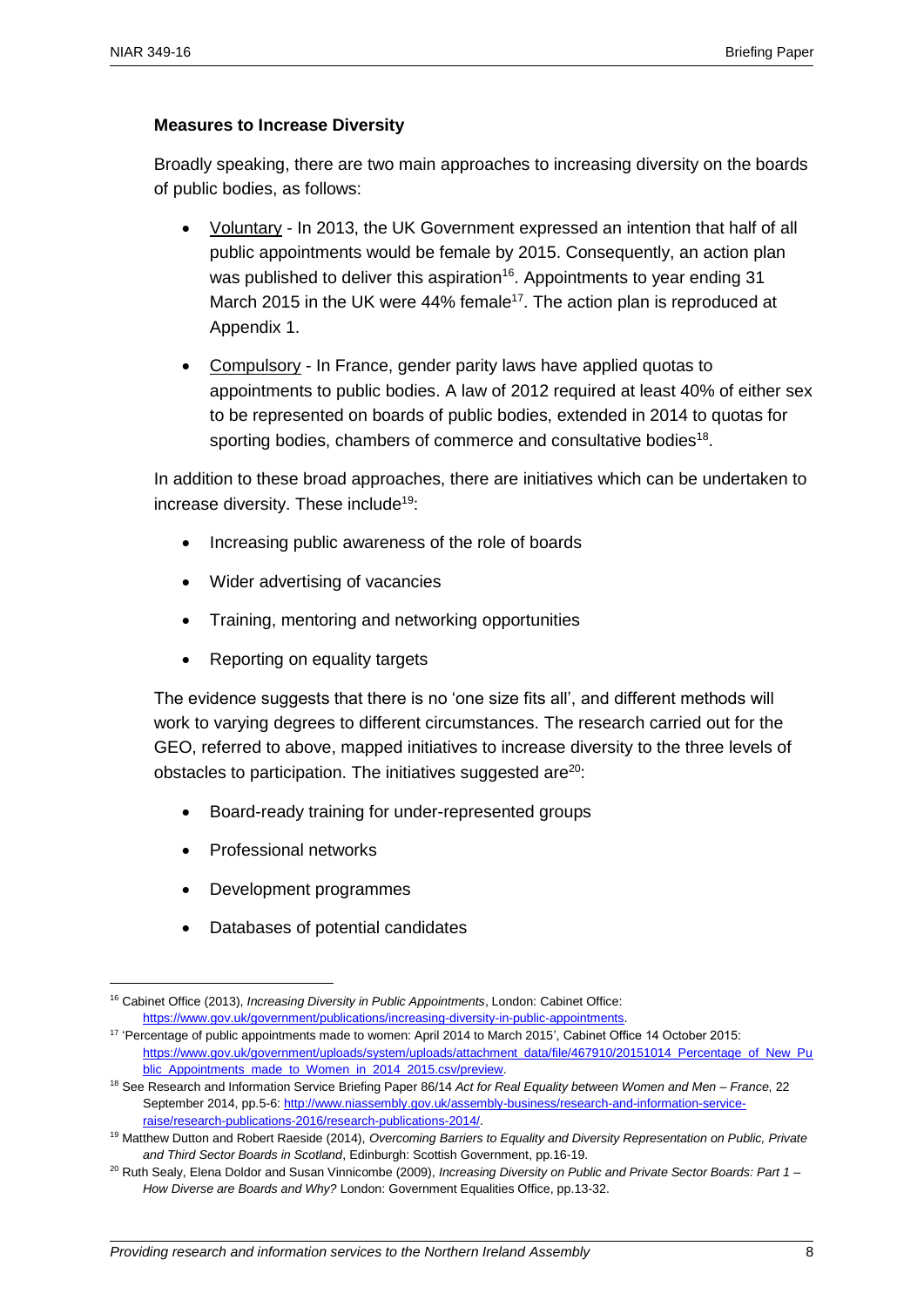- Mentoring schemes
- Diversity charters
- Legal remedies
- Mandatory equality legislation

The table below shows these initiatives mapped according to obstacles $^{21}$ .

#### *Types of initiatives which seek to improve representation on boards*

| <b>Summary of initiatives</b>                                          |                                                                                                                                                 |                                                                                                                                                                   |                                                                                                                                                                                                                                                                        |                                                        |  |  |  |
|------------------------------------------------------------------------|-------------------------------------------------------------------------------------------------------------------------------------------------|-------------------------------------------------------------------------------------------------------------------------------------------------------------------|------------------------------------------------------------------------------------------------------------------------------------------------------------------------------------------------------------------------------------------------------------------------|--------------------------------------------------------|--|--|--|
| <b>Scheme</b>                                                          | <b>Countries located</b>                                                                                                                        | Target group                                                                                                                                                      | Impact                                                                                                                                                                                                                                                                 | <b>Impact level</b>                                    |  |  |  |
| I. Board-ready<br>training                                             | UK, Norway, Canada,<br>Australia, Spain                                                                                                         | Predominantly<br>women, sometimes<br>mixed sex, a few at<br>BME - private and<br>public                                                                           | Helps women and BME feel<br>confident. However, appears<br>sometimes to be viewed as<br>remedial - assumption of an<br>innate ability.                                                                                                                                 | Individual                                             |  |  |  |
| 2. Professional<br>networks                                            | Canada, Norway,<br>Spain, UK, the<br>Netherlands, France,<br>USA, New Zealand.<br>Australia                                                     | Women                                                                                                                                                             | Mixed impact, depending on how<br>managed and whether can get<br>board-level males involved.                                                                                                                                                                           | Interpersonal                                          |  |  |  |
| 3. Development<br>programmes                                           | <b>UK</b>                                                                                                                                       | Women and<br>men in financial<br>and professional<br>service firms to<br>predominantly<br>public/third sector<br>boards                                           | Seen as developmental<br>opportunities with obvious<br>strategic benefits for organisation.<br>In addition, internal board-ready<br>programmes include managing<br>placement roles. One bank made<br>public commitment to first<br>woman on board within<br>36 months. | Individual +<br>Interpersonal                          |  |  |  |
| 4. Databases                                                           | Norway, Spain,<br>Canada, USA, UK,<br>the Netherlands                                                                                           | Women - private<br>and public sectors                                                                                                                             | Often not been utilised to any<br>great advantage, but UKRC and<br><b>Public Appointments Commission</b><br>exceptions. Spain is hopeful, recent<br>F350 launched.                                                                                                     | Appointment<br>Process                                 |  |  |  |
| 5. 'Recommen-<br>dations"<br>(i.e. legislation<br>without<br>recourse) | Norway, Sweden,<br>Spain and possibly<br>France                                                                                                 | Women - private<br>sector                                                                                                                                         | Increased numbers in Norway<br>and Sweden but nowhere near to<br>target. Likewise so far in Spain.                                                                                                                                                                     | Appointment<br>Process                                 |  |  |  |
| 6. Equity Law                                                          | Norway, Canada                                                                                                                                  | Norway - women<br>on boards. Canada -<br><b>Employment Equity</b><br>Law, not board level<br>aimed at women.<br>visible minorities.<br>Aboriginal and<br>disabled | Norway - met societal target<br>of 40+%. Impacts still being<br>researched. Canadian law has not<br>had significant impact on numbers,<br>but is viewed as competitive<br>within industries.                                                                           | Societal                                               |  |  |  |
| 7. Charters                                                            | None known about<br>at board level.<br>General diversity level<br>in the Netherlands.<br>Germany, France,<br>Belgium, UK, Spain,<br>Switzerland | Public and private<br>sectors, some<br>just women<br>(Netherlands, UK),<br>some more general                                                                      | Useful when at early stages of<br>diversity management. Public<br>commitment to measurement and<br>targets is generally positive. More<br>successful when led by business<br>rather than government.                                                                   | Individual.<br>Interpersonal<br>Appointment<br>Process |  |  |  |
| 8. Mentoring<br>Programmes                                             | UK, Norway, Canada,<br>Australia, Spain, USA,<br>France, New Zealand.<br>South Africa.<br>the Netherlands                                       | Predominantly<br>women, a few for<br>BME - public and<br>private sectors                                                                                          | At the level of Chair/CEO being<br>mentor, the biggest benefit is at<br>the interpersonal level in terms<br>of the mentee breaking into the<br>network. In addition it may also<br>affect the appointment process<br>once the Chair/CEO becomes<br>true advocate.      | Individual.<br>Interpersonal<br>Appointment<br>Process |  |  |  |

<sup>21</sup> Ibid., p.12.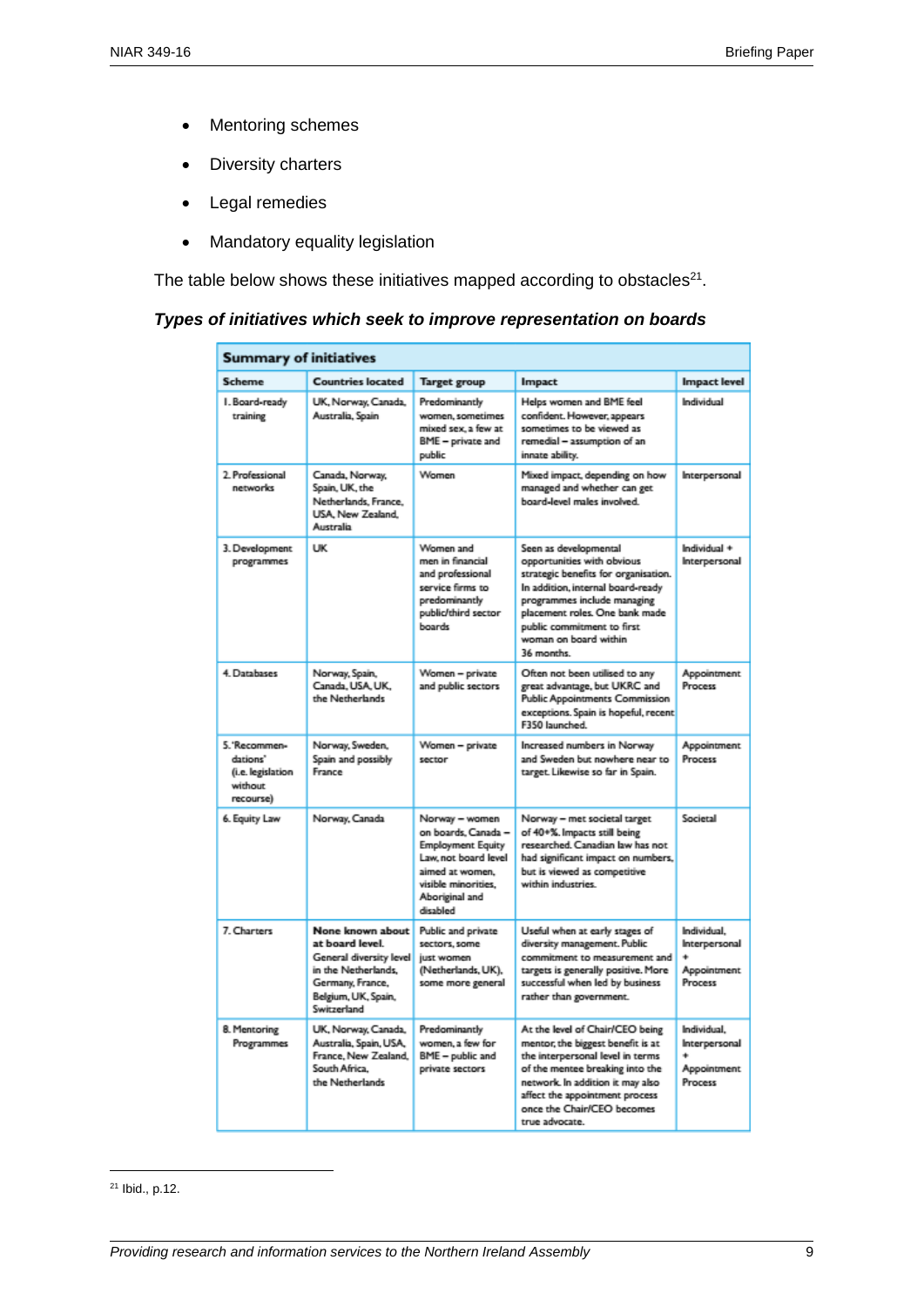# Appendix 1: UK Action Plan 2013 - Increasing Diversity in Public Appointments

#### **The Centre for Public Appointments:**

 The Government has established the Centre for Public Appointments (CPA) in the Cabinet Office to co-ordinate across Government and promote roles on Public Boards to a range of candidates with diverse skills and backgrounds.

 The CPA is also working with the Commissioner for Public Appointments who is committed to increasing the diversity of appointments through his role as regulator and his work with Public App ointments Assessors.

#### **Raising Awareness:**

The CPA is encouraging applications from candidates by:

- contacting potential candidates about suitable opportunities;
- advertising all opportunities on the public appointments website, Twitter and
- distributing a fortnightly newsletter on upcoming appointments;
- simplifying adverts and using language which will encourage candidates to apply;
- working with both the executive search industry and representative networks to encourage prospective applicants from diverse backgrounds;
- providing a dedicated resource to help potential candidates understand and prepare for the application process; and
- raising awareness of public appointments by hosting events and raising the profiles of existing role models.

#### **Job adverts and specifications:**

In order to make job adverts and specifications clear, concise and accessible, the CPA is ensuring that:

• job adverts and specifications use plain English and avoid jargon to appeal to the widest field of applicants;

 job adverts and specifications promote diversity by emphasising, where possible, a candidate's ability rather than previous experience;

- job specifications should focus on key skills and should not rule out or deter potential candidates by being too restrictive in the criteria; and
- applications must request CVs and supporting statements rather than lengthy forms

#### **Diversity within the recruitment process:**

In order to reinforce the need for diversity throughout the process, the CPA is ensuring that:

Ministers are aware of the diversity of the existing Board at the start of a campaign;

 Ministers meet with those involved in the campaign, including the Chair of the panel and executive search firm (if used) to ensure that all parties are clear on the requirement to find a diverse field of candidates;

- Ministers see details of the field before competitions close, to decide if they are content with the diversity of applicants;
- Ministers are reminded of the diversity of the existing Board when given details of all